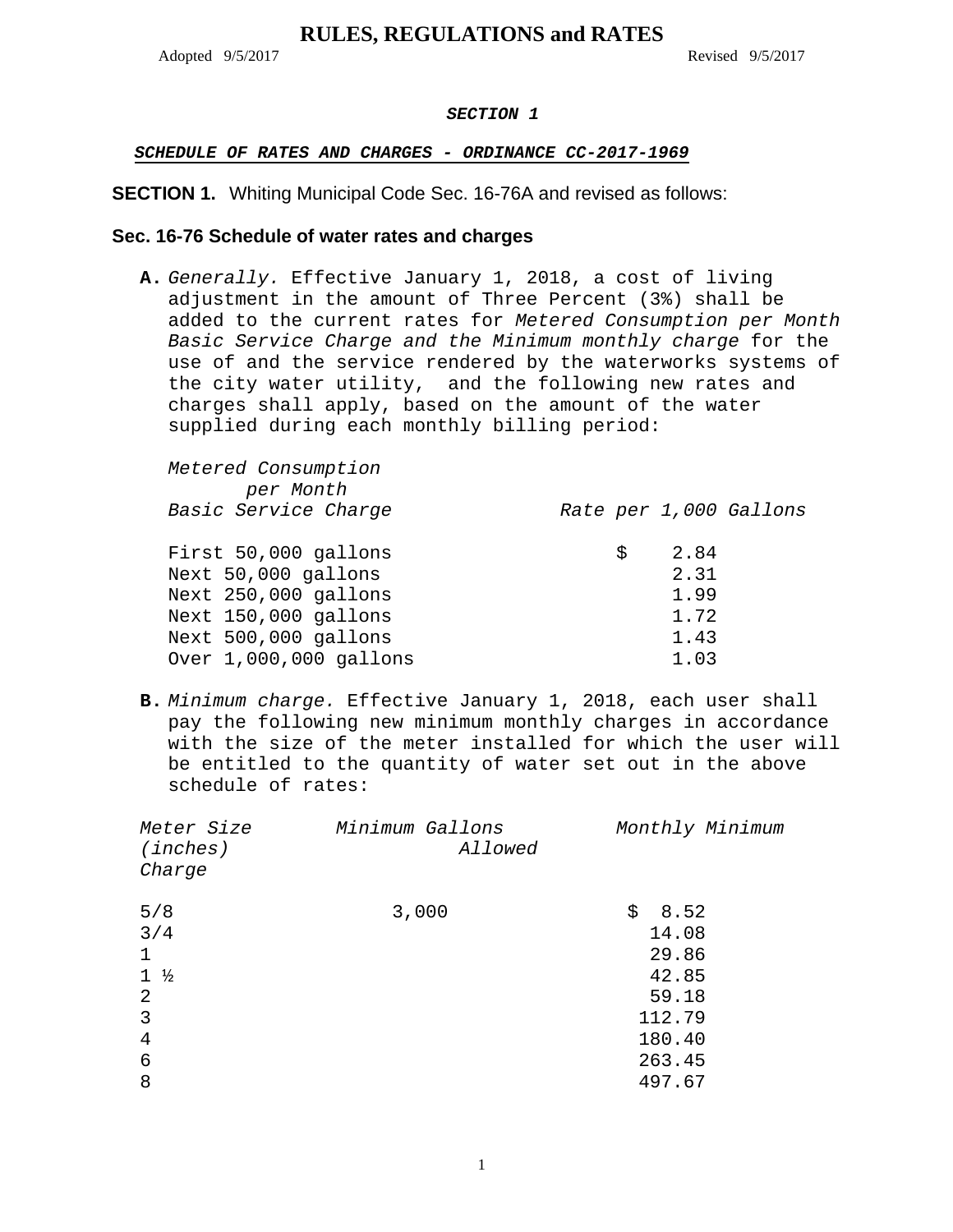Adopted 9/5/2017 Revised 9/5/2017

**C.** *Cost of living adjustment.* Effective January 1, 2019, and annually each January 1 thereafter, a cost of living adjustment shall be made to the *Metered Consumption per Month Basic Service Charge* and the *Minimum Charge* in the amount of Three Percent (3%) per year. This cost of living adjustment shall continue in effect until amended by the Common Council and rates for the following five (5) years are designated herein. This change is made substantially pro rata for all classes of service.

### *VARIOUS NON-RECURRING CHARGES*

Miscellaneous non-recurring charges exclusive of those mentioned previously shall be charged as follows:

| Bad Check Fee                         | \$25.00                                                             |
|---------------------------------------|---------------------------------------------------------------------|
| Late Payment of Bill                  | 5% of outstanding amount due<br>and owing                           |
| Repair of Frozen Meter                | Labor and Parts                                                     |
| Residential Meter Test Fee            | \$30.00                                                             |
| Turn Off/Turn On Fee                  | \$50.00                                                             |
| After Hours Turn On Fee               | \$ 50.00 (this fee is in<br>addition to the regular<br>turn on fee) |
| Seasonal Turn Off/Turn On Fee         | \$50.00                                                             |
| Shut Off Notice Administration Fee    | \$10.00                                                             |
| Illegal Water Turn On By Customer Fee | \$250.00                                                            |

#### *SECTION 2*

#### *DEFINITIONS*

1. WATER DEPARTMENT: Whenever the words "Water Department" appears herein, it shall mean the Whiting Municipal Water Department of the City of Whiting, IN.

2. CUSTOMER: Whenever the word "Customer" appears herein, it shall be taken to mean any person, firm, corporation or association taking service from the Whiting Municipal Water Department.

3. OWNER: Whenever the word "OWNER" appears herein, it shall mean the owner of the premises being furnished water, whether or not such owner occupies the premises.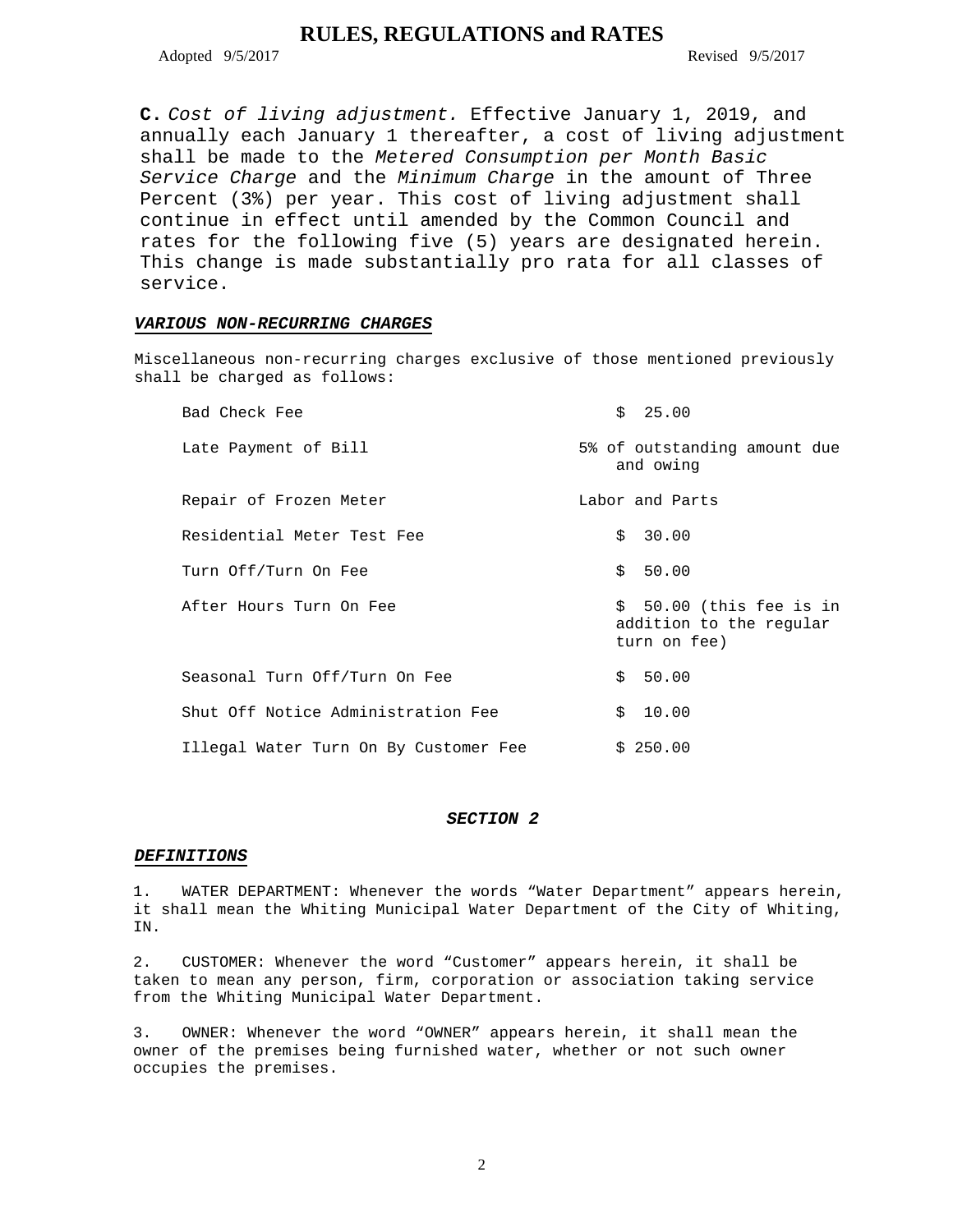Adopted 9/5/2017 Revised 9/5/2017

#### *SECTION 3*

#### *APPLICATION*

Application for service must in all cases be made before water service is rendered.

The Water Department shall require of each Customer taking service to apply in person at the Water Department office to make written application for service and have proper identification.

#### *RESPONSIBILITY FOR WATER USAGE*

The Legal Owner of a property shall remain responsible for the payment of all water charges incurred in connection with the Owner's premises in the event a non-owner fails to pay the same when due.

#### *SECTION 4*

#### *BILLING*

1. Water meters will be read monthly and billing for water service will be on a monthly basis. The meters are equipped with a transmitter which transmits the reading via radio frequency to the Billing Office. Bills rendered monthly to Customer for metered water service shall denote a beginning and ending reading. The ending reading shall have occurred during the month the bill is for, or if no reading was obtained, estimated for that time period. On bills which are estimated, the bill shall clearly state the estimated amount of usage appearing on the bill.

2. All accounts shall be due and payable at the Water Department office on the due date on the bill, and if not paid and received by the Water Department on the due date a late charge will be assessed a penalty of five percent (5%) of outstanding amount due and owing.

3. If the account for water charges is not paid within thirty (30) days after the due date of such bill, water service may be discontinued as hereinafter provided and the Customer and/or Owner shall pay all past due plus a reconnection charge before water service is resumed to premises.

4. In the event that any Customer shall pay his/her water bill or any combined water/sewer user charge, in whole or part, with a check, ACH or other commercial paper and said check and commercial paper is dishonored or returned for non-payment, a bad check charge shall be made to the Customer for each dishonored ACH or returned check or commercial paper. Said charge, when collected, shall become part of the general revenues of the Water Department.

5. All bills must be paid at the office of the Water Department or at the City Hall drop box or sent by United States mail to the office of the Water Department. Payment must be received at the office of the Water Department on or before the due date.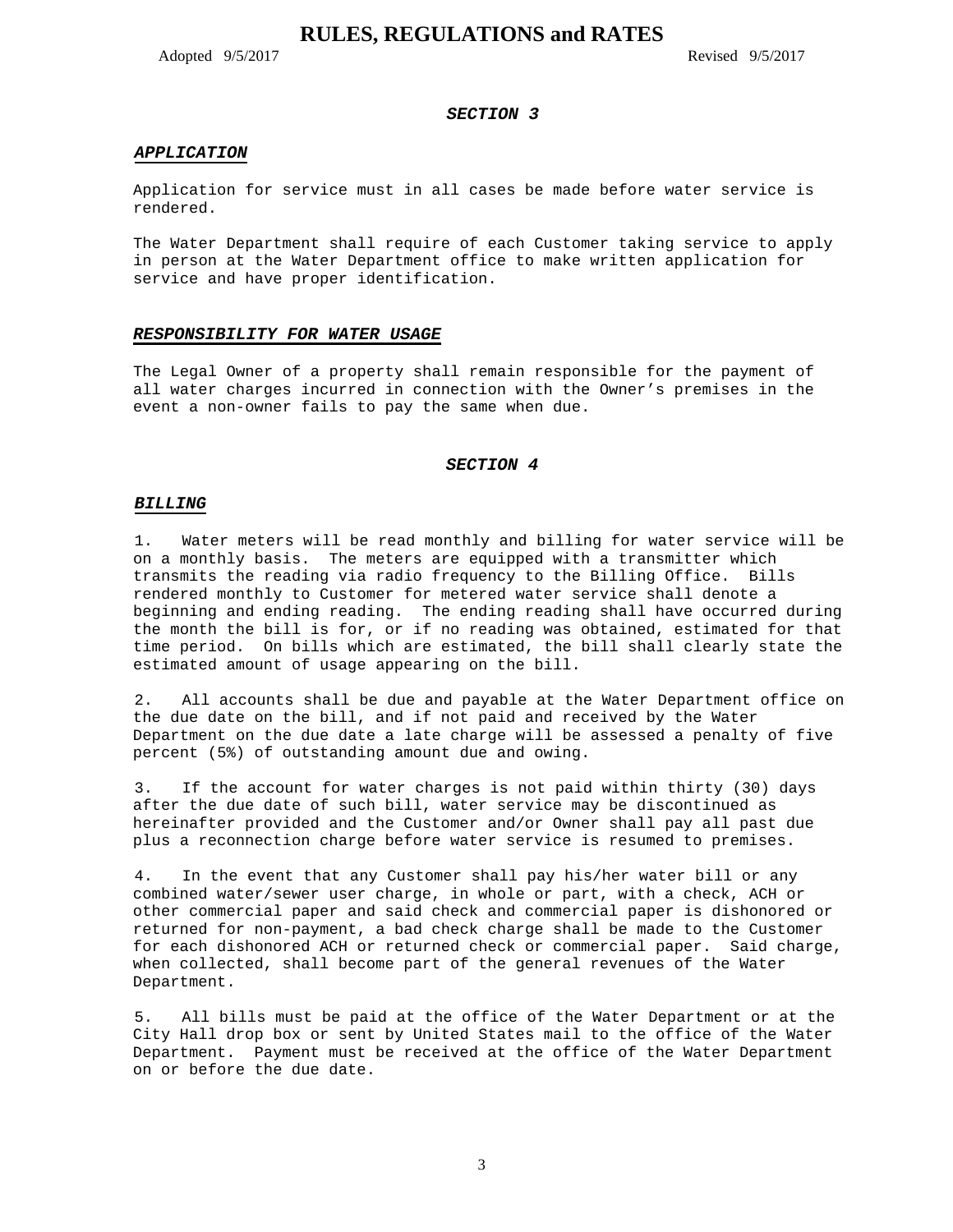Adopted 9/5/2017 Revised 9/5/2017

6. In the event that an Owner has a water bill larger than he/she can pay in one payment, an agreed payment plan contract must be drawn up. One half of the balance must be paid at initiation of the contract and a reasonable, structured payment schedule will be made for the balance of the large bill and subsequent bills. The Owner of the property is the only person who can sign such a contract and must be done in person at the Water Department office. This contract does not automatically waive penalty.

7. If a meter is found not to register for any period, the Water Department billing software may estimate the charge for the water used based on recent past usage. If a meter continues to fail to register, a work order will be issued to investigate further.

#### *SUMMER RATE BILLING - WASTEWATER*

The summer wastewater charges as set forth herein shall apply to all residential users for the months of June, July and August. The summer wastewater charge is determined by the winter water usage for the months of December, January and February.

#### *SECTION 5*

#### *METERS*

1. All buildings must have a water meter installed before water service is turned on. After a meter has been installed it shall not be moved or disturbed without permission from the Water Department and the Water Department reserves the right to discontinue the water service if the meter has been tampered with in any way.

2. All water passing through the meter will be charged for, whether used or wasted, and no deductions will be made on account of leaks in plumbing fixtures.

3. Free access must be given to properly authorized representatives of the Water Department at all reasonable hours for examination of pipes and fixtures and for the taking of meter readings. Where access is denied, water supply will be turned off.

4. In the event of a meter transmitter problem/malfunction, failure to supply the Water Department with a meter reading for three (3) consecutive months, either by allowing access to the premise or delivering (in person, by mail, or e-mail) a written record of the meter reading, water service will be turned off until access is gained to the premises to obtain a meter reading.

5. If a meter becomes out of order and fails to register, the Customer will be charged during such period at the average consumption as shown by the meter when it was in good order. In the event a discrepancy is discovered between the outside meter reading device and the inside meter reading, the reading on the inside meter will govern.

6. For a fee the Water Department shall make a test of the accuracy of a meter upon request of the Customer. A report giving the results of such test shall be made to the Customer and a complete record of the same shall be kept on file in the office of the Water Department. If such test shall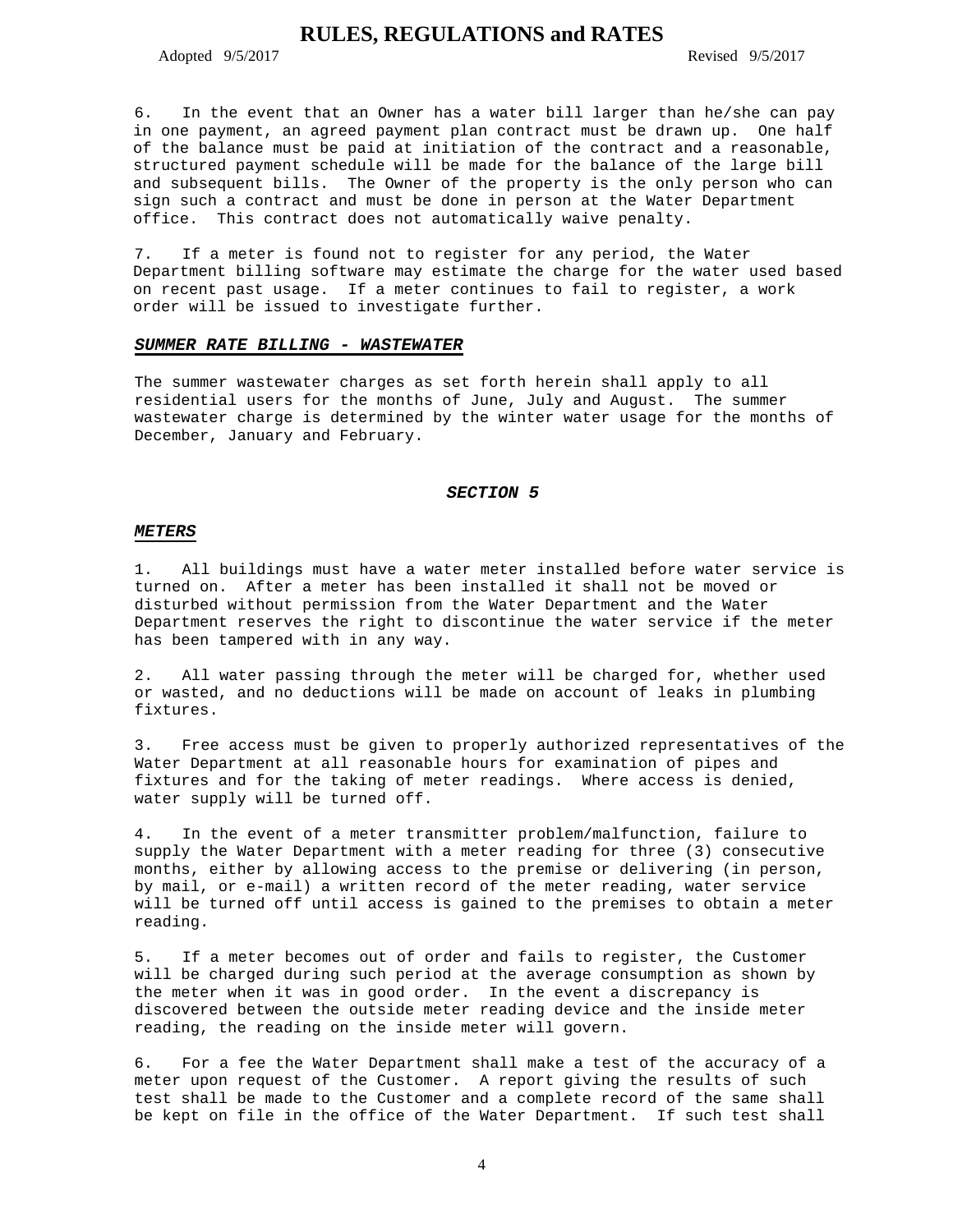Adopted 9/5/2017 Revised 9/5/2017

establish the average accuracy of the meter within two percent (2%), plus or minus, said fee shall be forfeited and accrued bills paid promptly. If such test shall show inaccuracy than the water charge shall be properly corrected and said test fee credited to Customer.

7. When a meter is found to have a positive average error (is fast) in excess of two percent (2%) in test made at the request of the Customer, the Water Department shall credit to the Customer an amount equal to the excess charged for the water incorrectly metered for a period not to exceed six (6) months. No part of a minimum rate need be credited.

8. When a meter is found to have a negative average error (is slow) in excess of two percent (2%) in test made at the request of the Customer, the Water Department will charge the Customer an amount equal the water incorrectly metered for a period not to exceed six (6) months.

9. The Water Department will furnish and maintain all meters two inches (2") or less at its own expense. All meters over two inches (2") in size must be furnished, installed, and maintained by the Customer.

10. A bypass will be installed on all meters two inches (2") or over in size. All such bypasses shall be sealed by the Water Department and shall not be tampered with without the approval of the Water Department. All bypasses will be installed at the Customers/Owners expense.

The Water Department shall not be held liable for any damage done by reason of the breaking of, or defect in, any of the Customer's pipes or fixtures.

12. Before any meter is installed by the Water Department, the Customer shall, at their own expense, have pipes and/or meter settings so arranged that all water will pass through the meter.

13. All meters shall be put in and connected under the direction and conformity with the rules and regulations of the Water Department. When placed in premises where a hot water tank is used, there shall be at least twenty (20) feet of piping between the meter and such hot water tank and a check or relief valve must be placed in the supply pipe between the hot water tank and the meter. If this rule is not complied with, the Customer will be charged for all damages to the meter caused by the hot water.

14. Customer will be held responsible for any damages to meter from freezing (except where located in outside meter pit), hot water or steam settling back from a boiler or tank or from any other source of neglect. Any necessary repairs will be made at the expense of the Customer.

15. The Water Department shall not allow unapproved cross connection of a Customer's water pipes to any source of water supply or for permitting any condition to exist that might cause pollution or contamination of the public water supply.

16. Backflow devices are to be installed when and where the Water Department so determines at the Customer/Owners expense.

### *SECTION 6*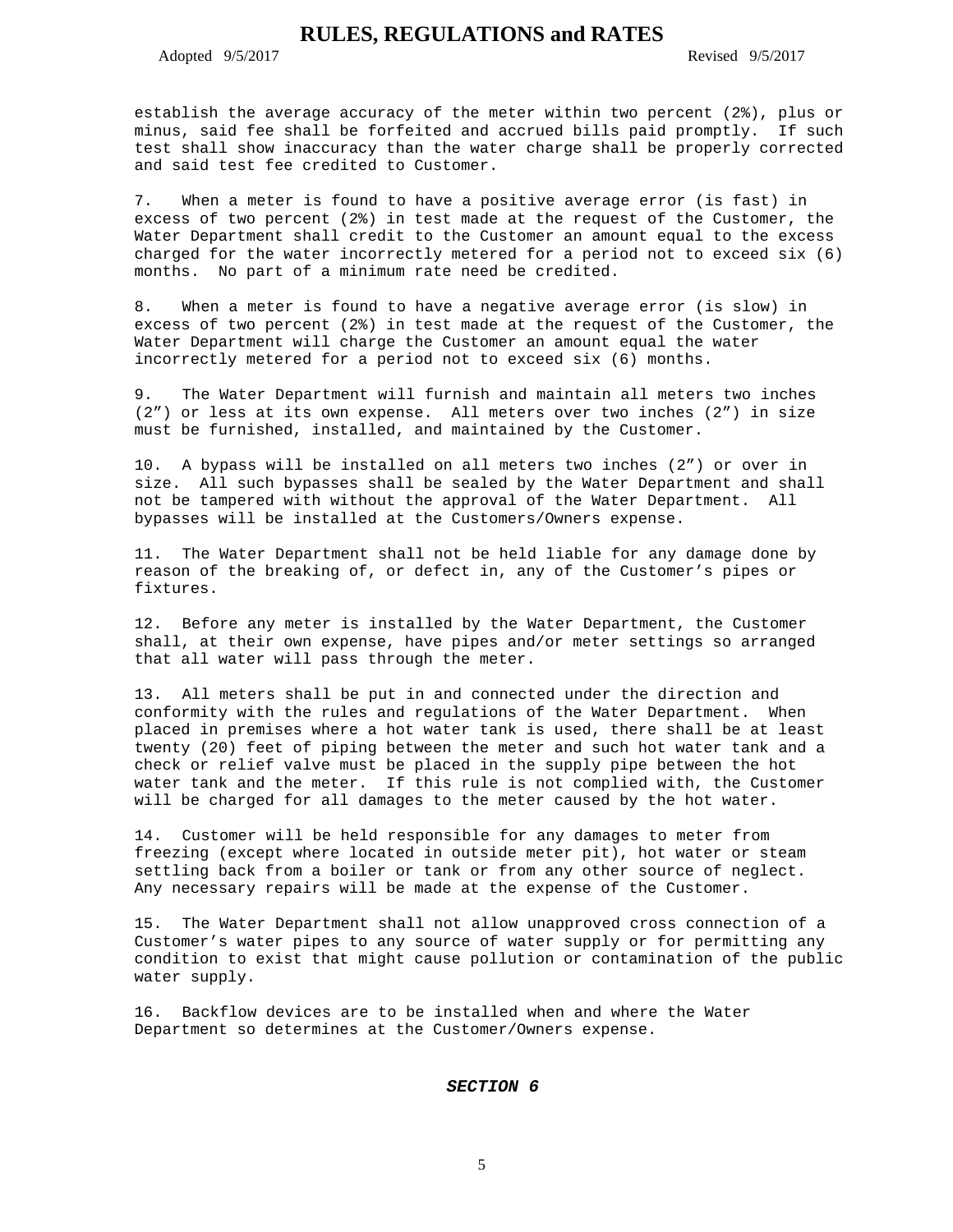Adopted 9/5/2017 Revised 9/5/2017

#### *SERVICE LINES*

1. The installation of the service line(s), including the Curb Stop and Curb Box, shall at all times be the responsibility of the Customer and/or Owner. The service line shall be defined as "the water line connection from the water main to the water meter location".

2. The Water Department will only make repairs to the portion of the service line which connects from the water main to the Curb Box, provided that said service line is one inch (1") or less in diameter and serves a single family residence only.

3. The Customer and/or Owner shall be responsible for repairs of the service line from the Curb Box to the water meter location for lines that are one inch (1") or less in diameter. For repairs of service lines greater than one inch (1") in diameter the Customer and/or Owner is responsible for the entire service line, including the Curb Stop and Curb Box.

4. If a service line has been deemed beyond repair by the Water Department, the Customer and/or Owner shall replace said service line at their own expense.

5. If it is determined by the Water Department that a leak resulting in the loss of water exists on the service line, then the Water Department shall give the Customer and/or Owner a five (5) day notice to repair and/or replace said service line at their expense. If said repair and/or replacement is not made within the five (5) day period, the Water Department shall shut off and discontinue water service to such premises until such time as the repair and/or replacement is made.

6. In no case may two (2) or more buildings be served through one service line. Each building must have its own service line and Buffalo Box. In the event of a multiple unit building having two (2) or more meters each unit shall have a separate service line.

7. If an existing multiple unit building is served by one service line and has two (2) or more meters the contract(s) to purchase water shall remain with the Owner.

8. Thawing frozen pipes and/or service lines shall be the responsibility of the Customer and/or Owner.

9. No person, except the Water Department or a duly authorized agent of the Water Department, shall operate the Curb Stop. The Customer and/or Owner shall be responsible for any damages to the Curb Stop resulting from unauthorized operation.

#### *SECTION 7*

#### *HYDRANTS*

No person, except a duly authorized agent of the Water Department or Fire Department, shall open for public or private use any fire hydrant or take water from any fire hydrant, unless such person shall first obtain permission from the Water Department and if such permission is granted no other wrench except a regular hydrant wrench shall be used.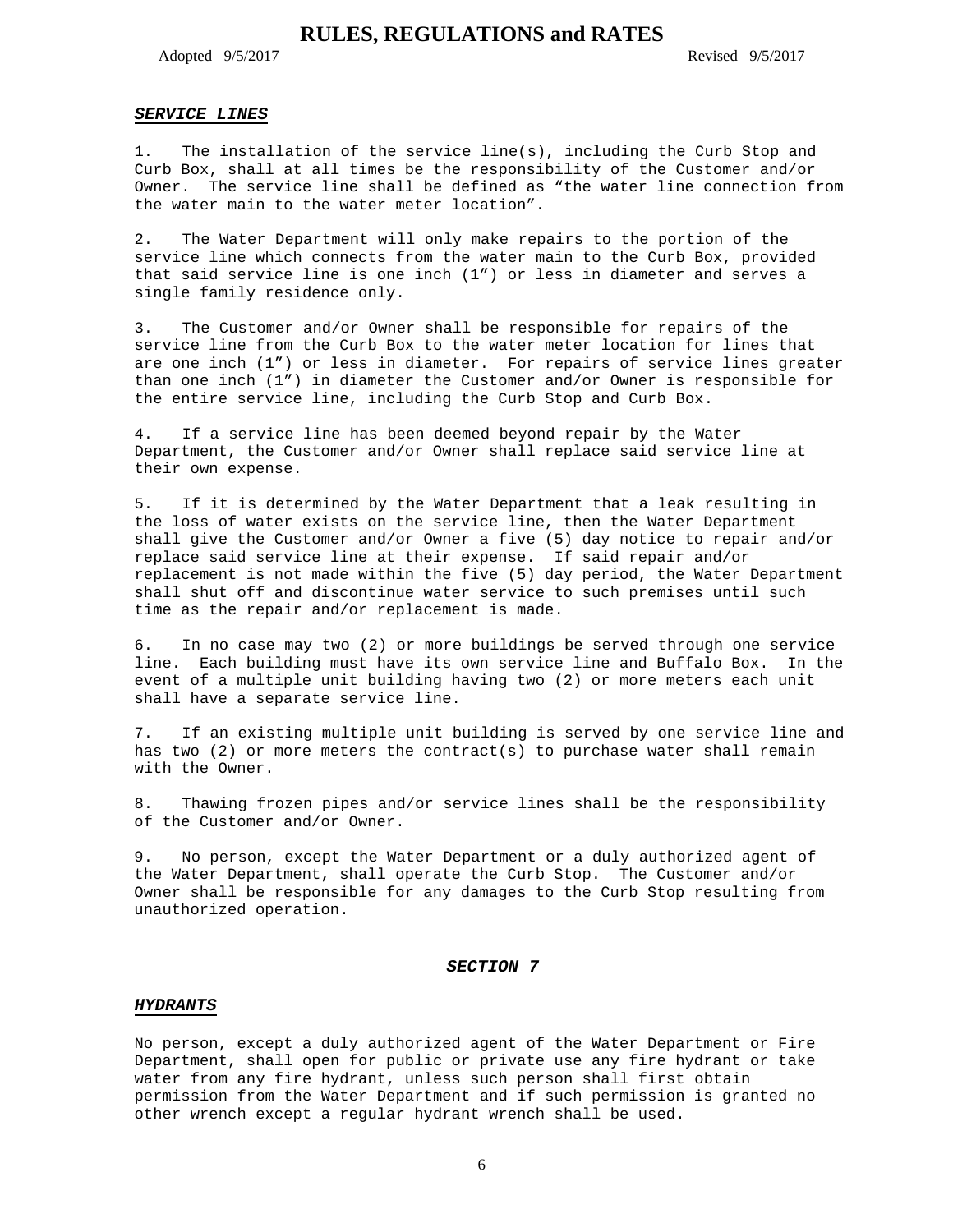Adopted 9/5/2017 Revised 9/5/2017

#### *SECTION 8*

#### *MISCELLANEOUS*

1. Contractors, builders, plumbers, etc., are forbidden to use water without first applying for water service from the Water Department. No water service shall be turned on to a new building or structure under construction until this provision has been complied with.

2. Persons desirous of discontinuing the use of water at a premises must give written notice to the Water Department office prior to the stopping thereof or they will be charged until such notice is given.

3. No person supplied with water by the Water Department shall permit any other person or persons to take water through their service connection.

4. No person except a duly authorized agent of the Water Department will be permitted to tap or make connection with the main or any distributing pipe of the Water Department's system, whether owned by the Water Department or private individuals.

5. In no case will the Water Department be liable for damage for shutting off the water for any Customer either while making repairs to mains or service pipes, or for any violation of the rules and regulations of the Water Department.

6. No Customer shall damage, tamper with, or obstruct any meter which may interfere with the quantity of water being measured by the meter.

7. In the event an Owner directs the Water Department to shut off water service at premises occupied by persons other than the Owner and/or Customer such Owner shall be required to execute a written shut off order to the Water Department which will give the occupant of the premises ten (10) days notice of such shut off and the Owner and/or Customer agrees to hold harmless and indemnify the Water Department for any fees, expenses, damages and costs which may be occasioned by such shut off.

### *SECTION 9*

#### *VIOLATION OF RULES AND NON-PAYMENT OF WATER BILLS*

1. If a Customer and/or Owner fails to pay the water bill when due or fails to pay any charges assessed by the Water Department or fails to comply with any rules of the Water Department, the service shall be shut off and discontinued at the premises until all such payments are made in full by the Customer and/or Owner and the rules complied with.

2. The Water Department will postpone the disconnection of service for ten (10) days if, prior to the disconnect date specified in the disconnect notice the Customer supplies the Water Department with a written medical statement from a licensed physician or public health official which states that disconnection would be a serious and immediate threat to the health or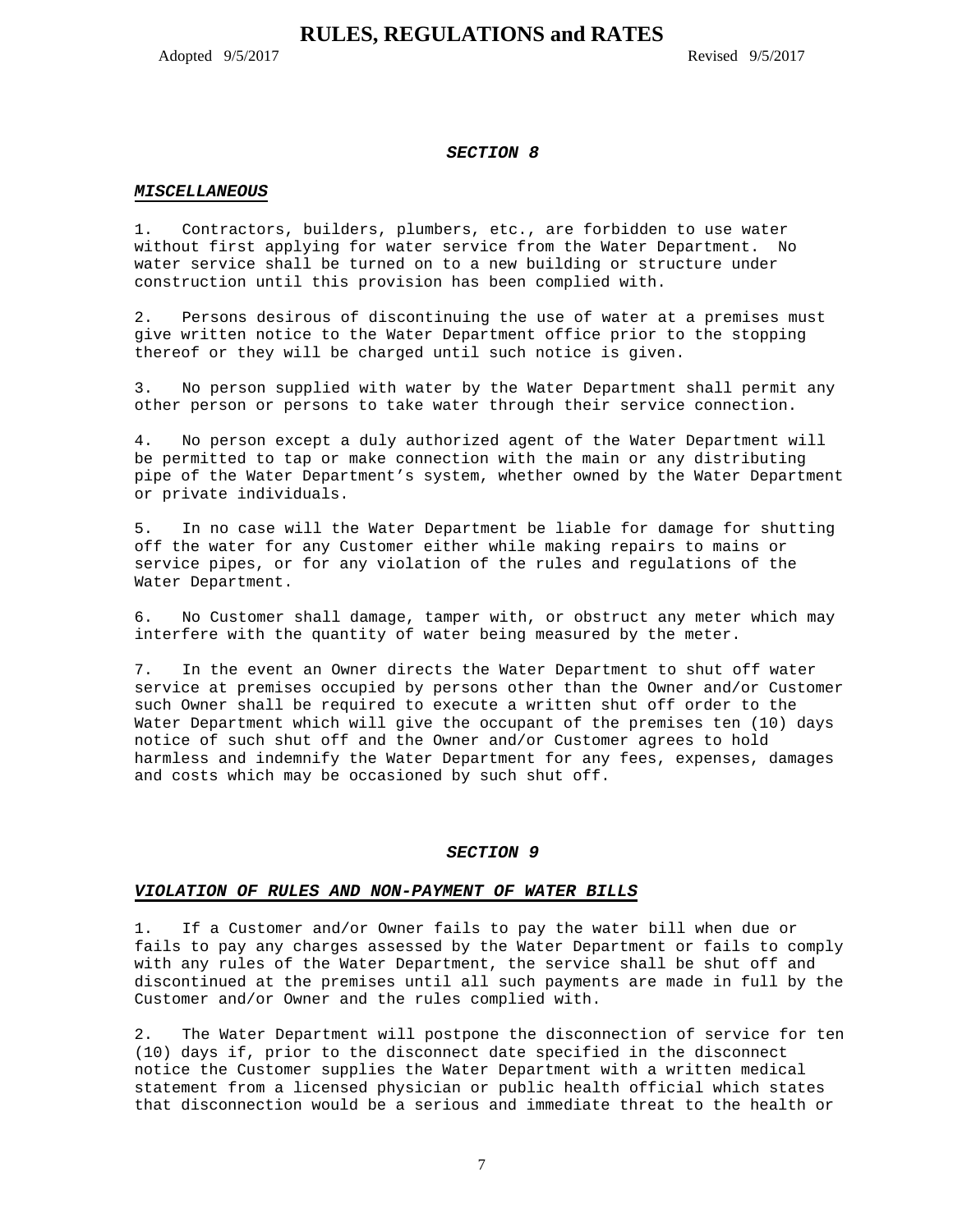Adopted 9/5/2017 Revised 9/5/2017

safety of a designated person in the household of the Customer. The postponement of disconnection will be continued for only one additional ten (10) day period upon furnishing of an additional medical statement.

3. The Water Department may discontinue water service to a Customer and/or Owner of the premises for non-payment of water charges which are past due and unpaid for a period of at least thirty (30) days. Before water service is discontinued the Water Department shall give written notice to the Customer and/or Owner of its intention to discontinue water service if all the unpaid water charges are not paid before a date specified on the notice. The notice shall be mailed not less than ten (10) days before water service is to be discontinued and addressed to the Customer and/or Owner at their last known address by regular mail. The owner shall have the right to appeal the shutoff action by submitting a written request to the Clerk-Treasurer within 48 business hours of receipt of the shut-off. All action to shut-off service shall be stayed during the appeal period. The Clerk-Treasurer, upon review and discussion with property owner shall have the authority to decide appropriate action to be taken under the circumstances.

4. The Water Department may discontinue water service to a premises when there has been a change in the ownership but no application by the new owner has been made to the Water Department.

5. The Water Department will reconnect the service to the Customer during normal working hours of Monday through Friday, 7:30 am to 3:00 pm; provided however, that the Water Department will not be required to reconnect the service until:

- (a) The conditions, circumstances and practices which caused the disconnection have been corrected.
- (b) Payment of all water charges, reconnection charges and delinquencies owed by the Customer and/or Owner have been made.
- (c) Any and all water charges, reconnection charges and delinquencies owed to the premises as a result of a change in ownership.
- (d) A responsible person is present in the premises on the Customer's behalf to see that all water outlets are closed to prevent damage from escaping water and to allow the Water Department access to obtain a meter reading.

6. If water service would be required to be turned on after normal working hours or holidays, the after hours fee will apply.

7. Serious penalties are also provided by law, (IC 35-43-5-3) which provides that any person who, with the intent to defraud a Utility, shall avoid a lawful charge for the service by scheme or device or by tampering with facilities or equipment of the Utility is guilty of a Class A misdemeanor, and on conviction thereof, shall be fined not more than Five Thousand Dollars (\$5,000.00) and be imprisoned not more than one year.

8. All prior rules of the Water Department in conflict herewith are repealed.